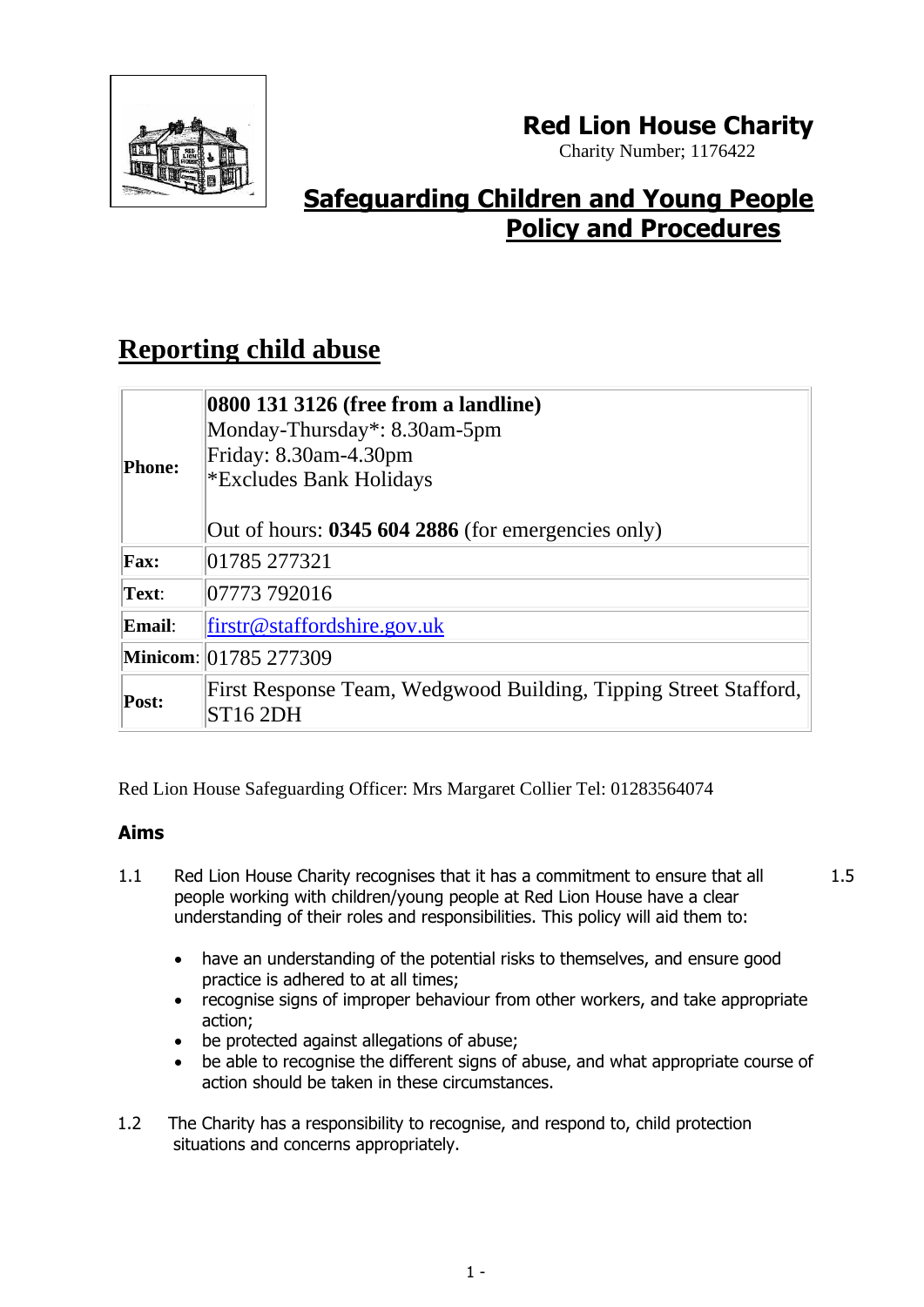- 1.2 The terms 'child' and 'children/young people' are used throughout the document, but this policy relates to anyone under 18 years of age.
- 1.3 It is the duty of anyone undertaking to care for a young person to protect the physical and mental health and wellbeing of the young person from all reasonably foreseeable risk.
- 1.4 It is impossible to ensure that no undue incidents occur whilst a young person is in contact with an employee / representative of an activity arranged at Red Lion House. However, implementing this policy and following the guidelines enables users of the facility to undertake their work confidently, knowing that they have taken all reasonable precautions to prevent harm occurring whilst prepared to deal with an incident should it occur.
- 1.5 We aim to make leaders and volunteers aware of their individual responsibilities and what to do if they suspect or have evidence of any form of abuse or neglect taking place against a child or young people with whom they have contact.
- 1.6 We also aim to make leaders and volunteers aware of the procedures and rights where abuse has been alleged against them.

## **Our Approach**

- 2.1 Through this Policy we aim to adopt the highest possible standards and take all reasonable steps in relation to the safety and welfare of the children/young people at Red Lion House.
- 2.2 It is the responsibility of all Red Lion House users to do their best to prevent the physical, sexual and emotional abuse of children/young person and young people and to report any abuse, alleged or suspected.
- 2.3 Red Lion House management will respond without delay to any complaints made that a child or young person, may have been harmed.
- 2.4 Red Lion House management will satisfy themselves as to the suitability of any person applying to use the facilities in any role where contact with children/young people is possible.

## **Golden Rule – Safety in Numbers**

- 3.1 In as many situations as possible we should aim to ensure that no adult is in a one to one situation with a child. If this is unavoidable then it must be an adult that has been checked appropriately. Safety in numbers should be the golden rule, whether the numbers are other children/young person or adults.
- 3.2 Leaders of groups should endeavour to be aware of situations that can be misconstrued or manipulated by others.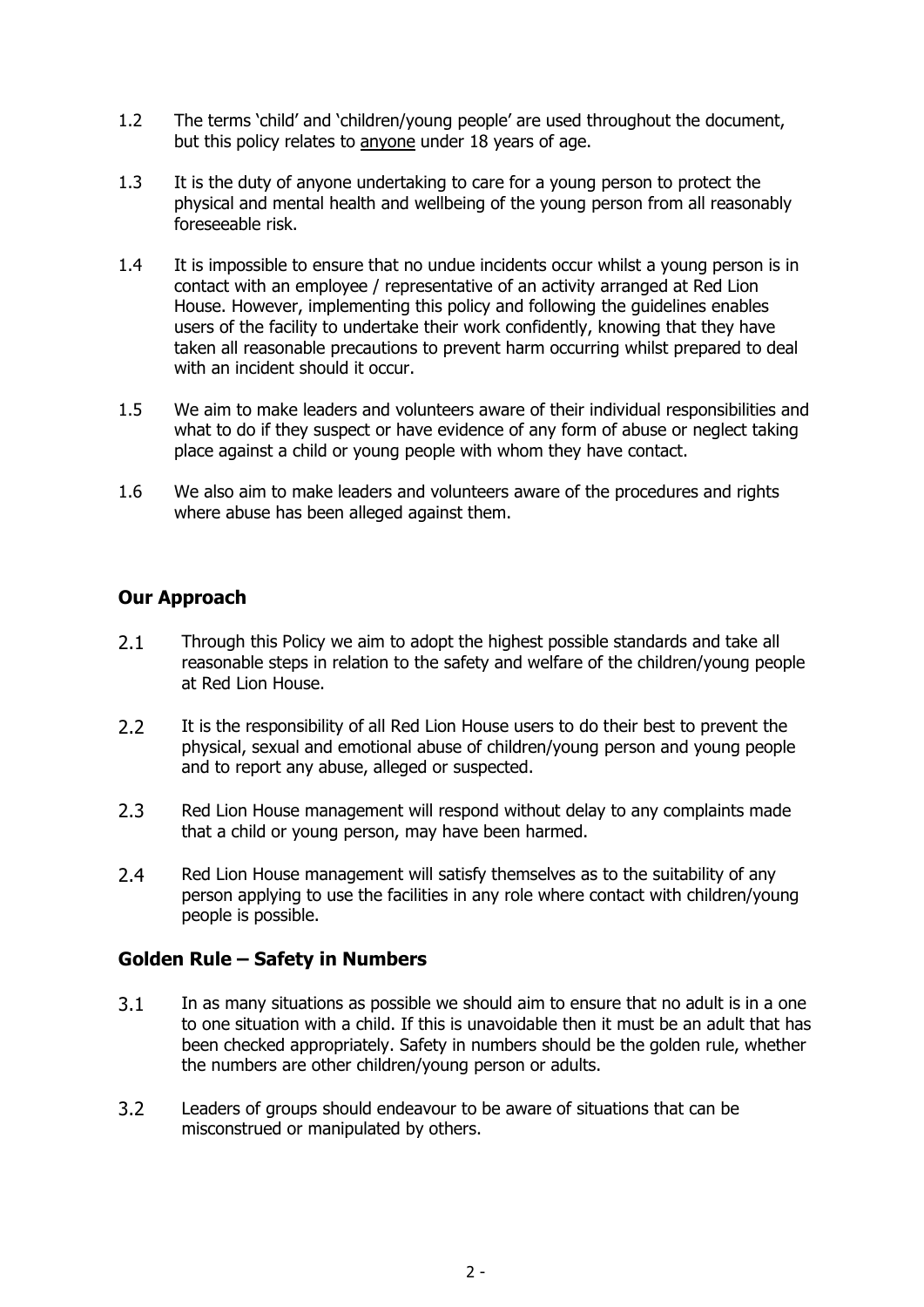#### **Those working with Children/Young people and Young Adults must…**

- 4.1 Be professional and maintain the highest standards of personal behaviour at all times, giving an example they would wish others to follow. Remember that children/young people regard adults as role models and ensure that behaviour, language, gestures etc. are appropriate and above reproach.
- 4.2 Take all reasonable steps to ensure the health, safety and welfare of any child in contact with Red Lion House. This policy is to be read in conjunction with the Health and Safety Policy.
- 4.3 Take appropriate action if they become aware of anyone physically, emotionally or sexually abusing a child or acting in ways that might be misconstrued.
- 4.4 Treat all young people with respect and dignity, whilst encouraging respect and care for others.
- 4.5 Respect a child's/young person's right to personal privacy.
- 4.6 Provide time for children/young people to talk to them.
- 4.7 Inform the group leader of any suspicions or allegations about abuse.
- 4.8 As far as is possible conduct all dealings with children/young people in a public environment in full view of others, in order that all behaviour can be observed
- 4.9 Report any concerns within the area of Child Protection (physical, emotional, sexual or neglect) in confidence and without delay, to the designated Child Protection Officer. This includes issues of bullying. Employees/volunteers will not, at any time, discuss an allegation or suspicion with another person.
- 4.10 When reporting an allegation or suspicion, record information, including relevant details. This includes the nature of the allegation, background information of the parties involved, the period of time to which the allegation relates and the degree to which the information is known to be fact rather than opinion or hearsay. The written record must be signed and dated.
- 4.11 At no time make comment to the media. The Child Protection Officer should be made aware of any media interest.
- 4.12 Be identifiable wear a form of identification at all times.
- 4.13 Obtain written consent from parent or guardian for permission when children/young people are under 18 years to use IT equipment, access the Internet and for the taking of photographs or video for publicity purposes. This policy to be read in conjunction with The Use of Internet Policy.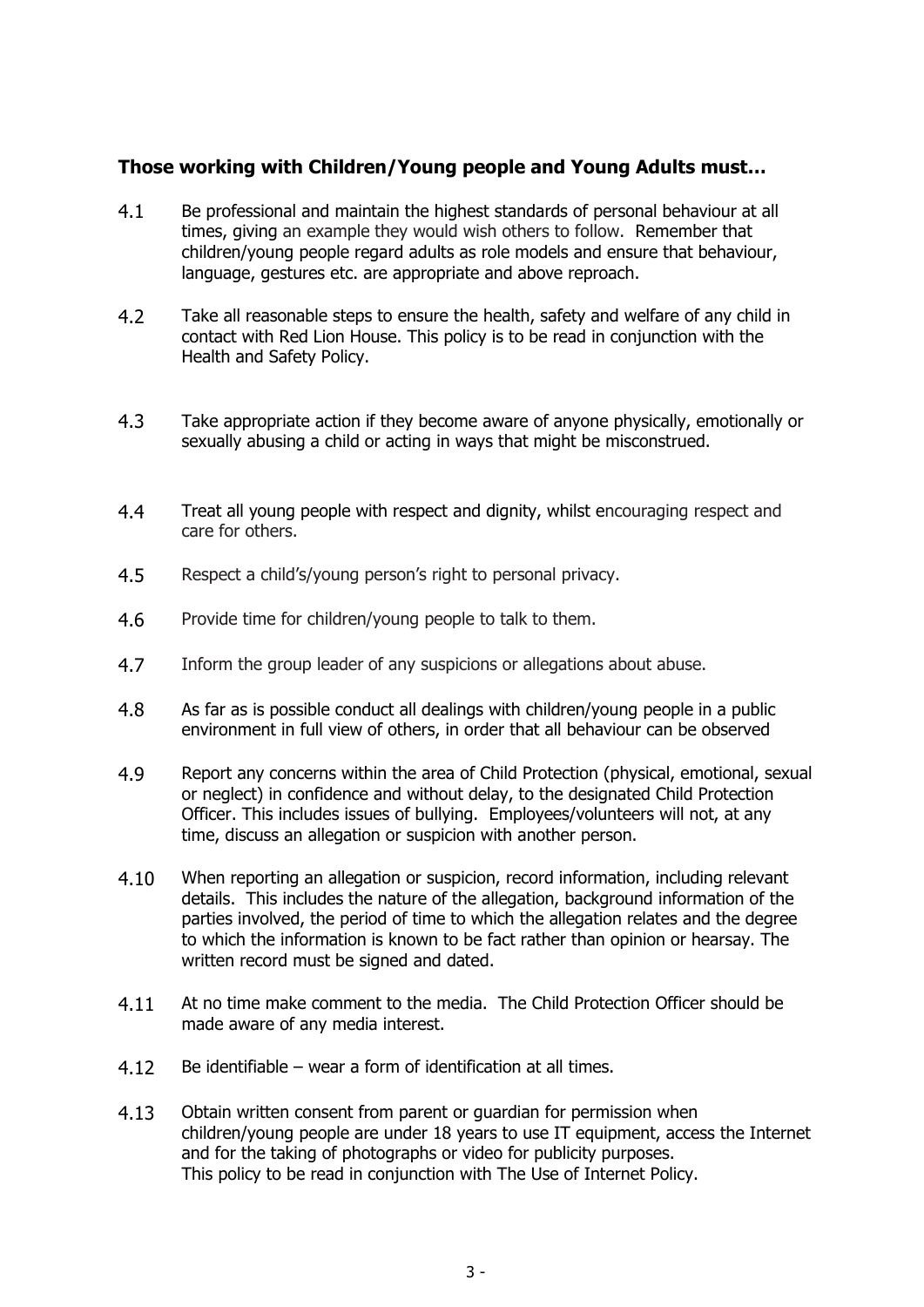4.14 Be aware of Child Protection issues in relation to work and do not become complacent and believe "it could never happen to me". Be aware that, someone else might misinterpret their actions even if they are well intentioned.

#### **Those working with Children/Young people and Young Adults must not engage in any of the following…**

- 5.1 Physical, emotional or sexual abuse of any child or young or vulnerable person.
- 5.2 Make sexually suggestive comments about or to a young person.
- 5.3 Sexual relationships with young people under our responsibility even if they consent.
- 5.4 Let allegations a child makes be ignored, or go unrecorded. Staff should not jump to conclusions without checking facts, while ensuring that allegations of child abuse are not exaggerated or trivialised.
- 5.5 Make inappropriate or intrusive touching of any form.
- 5.6 Do things of a personal nature for a child that they can do themselves. It may occasionally be necessary for staff to do things of a personal nature for children/young people, particularly if they are very young or disabled. These tasks should only be carried out under full consent from the parent/carer and with another adult present. If an emergency occurs that requires this type of help without prior consent, the parent/carer must be fully informed as soon as possible.
- 5.7 Young people should not be asked to partake in activities that are potentially dangerous, illegal or unreasonable.
- 5.8 Take child/young person into an employee's home.
- 5.9 Never enter a house when a child is alone.
- 5.10 Children/young people should only be taken alone in a vehicle in an extreme emergency.
- 5.11 enter into communication with children/young people via social media, email, text unless the message is in the public domain i.e sent to a third party.
- 5.12 arrange to meet a child outside work, unless you have full consent of the child's/young person's parent and your manager.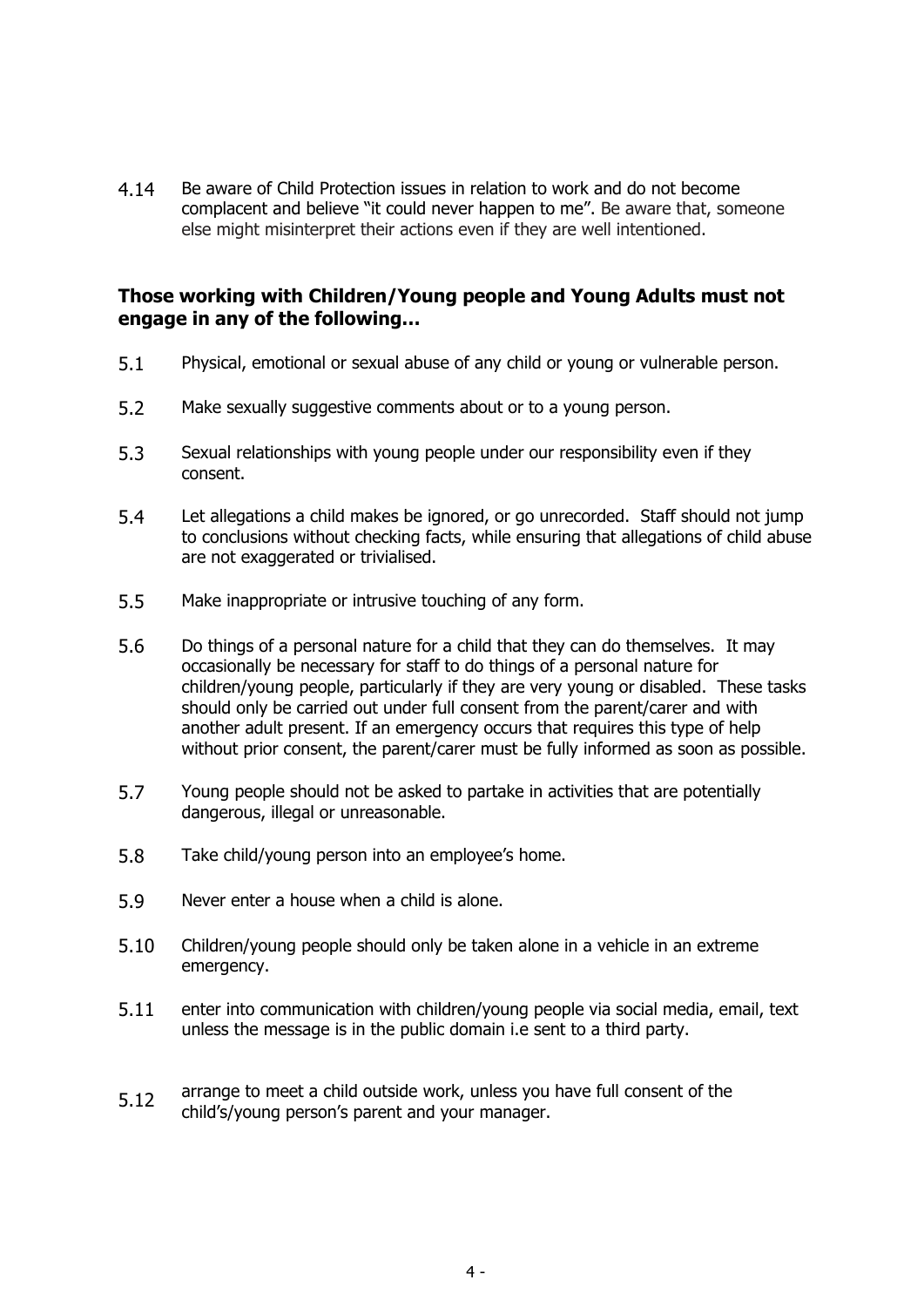## **Job Appointments**

- 6.1 **Definition of Controlled Activity** is defined as covering the work of: ancillary support workers (e.g. cleaner, caretaker, catering staff, receptionist) which is done frequently and gives the opportunity for contact with children/young people.
- 6.2 The appointment of a cleaner/caretaker will include a completed application form with a concise time line, references, and a DBS application for an Enhanced Disclosure.
- 6.3 Whilst waiting for a disclosure the worker must be supervised if children/young people are present.

## **Partner Organisations, Users, Volunteers**

7.1 The role of the Charity is to let the facility for use by groups and individuals. We require relevant users to be DBS checked and signed up to the principles of this policy. Some groups will have their own Safeguarding Policy and a copy of this will need to be attached to the Booking Form.

#### **Definitions of Abuse**

8.1 The definitions below are based on those from Working Together to Safeguard Children/young person (Department of Health, Home Office, Department of Education and Employment, 1999). They are intended to ensure that all staff has a comprehensive understanding of their responsibilities when working with children/young person. They should allow staff to recognise signs and symptoms of abuse.

[http://www.dcsf.gov.uk/everychildmatters/safeguardingandsocialcare/safeguarding](http://www.dcsf.gov.uk/everychildmatters/safeguardingandsocialcare/safeguardingchildren/workingtogether/workingtogethertosafeguardchildren/) [children/young person/workingtogether/workingtogethertosafeguardchildren/young](http://www.dcsf.gov.uk/everychildmatters/safeguardingandsocialcare/safeguardingchildren/workingtogether/workingtogethertosafeguardchildren/)  [person/](http://www.dcsf.gov.uk/everychildmatters/safeguardingandsocialcare/safeguardingchildren/workingtogether/workingtogethertosafeguardchildren/)

- 8.2 It is generally accepted that there are four main categories of abuse.
	- Physical Abuse;
	- Sexual Abuse;
	- Emotional Abuse;
	- Neglect.

#### **Physical Abuse**

9.1 Physical abuse can involve the actual, or likely, physical injury to a child from actions such as hitting, burning, shaking, throwing and suffocating. It can also be the deliberate poisoning of a child, whose symptoms or physical signs have been secretly induced by a parent or carer. This is known as fabricated illness.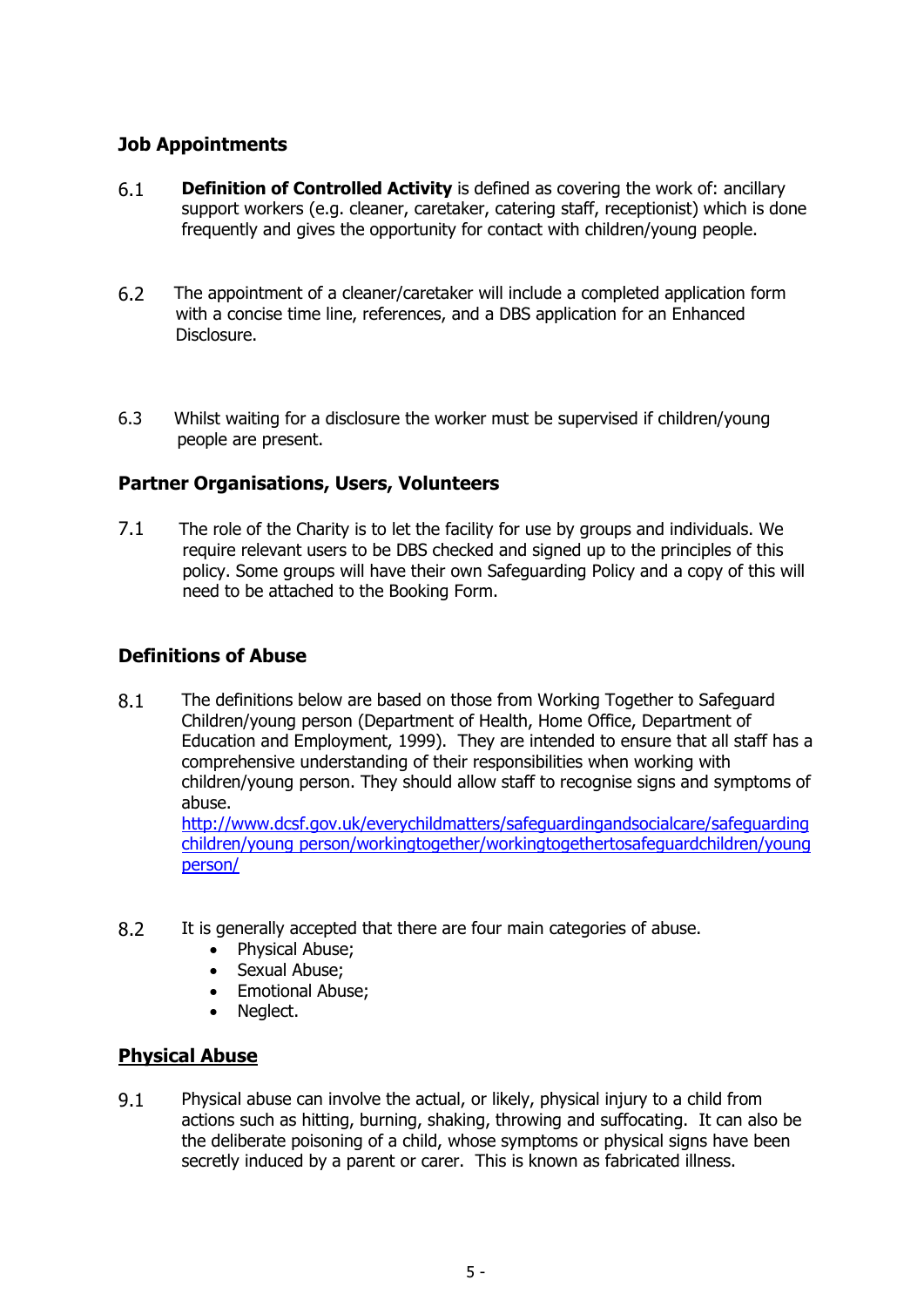- 9.2 It is sometimes difficult to spot non-accidental injuries, as most cuts and bruises are part and parcel of everyday life.
- 9.3 Some physical signs to be aware of:
	- injuries that the child cannot explain, or explains unconvincingly;
	- cuts, bruises and burns situated on parts of the body where accidental injury is unlikely, such as cheeks, thighs;
	- bruising that resembles hand or finger prints;
	- cigarette burns;
	- bite marks.
- 9.4 Behavioural signs to be aware of:
	- fear of the parent/carer being approached about injuries;
	- covering arms and legs, even in hot weather, unless for religious reasons;
	- fear of going home;
	- flinching when touched or approached;
	- depression or mood swings that are out of character.

## **Sexual Abuse**

- 10.1 Sexual abuse involves an adult enticing a child to take part in sexual activities to which the child cannot give their consent because of their dependency on adults. This can include direct actions, such as genital or anal sexual contact, and penetrative acts, such as rape, buggery and oral sex. Indirect actions can include showing a child pornographic material, genital exposure, and encouraging children/young people to behave in sexually inappropriate ways.
- 10.2 Some physical signs to be aware of:
	- pain, itching, bruising or bleeding to genital or anal areas;
	- stomach pains or discomfort when the child is walking or sitting;
	- sexually transmitted diseases.
- 10.3 Some behavioural signs to be aware of:
	- sexually explicit behaviour, including the use of inappropriate language;
	- sudden or unexplained changes in behaviour;
	- reluctance to change clothes for sports etc unless for religious reasons;
	- fear of being left with a specific person.

## **Emotional Abuse**

- 11.1 Emotional abuse can involve cases where the parent/carer shows a persistent lack of affection and/or basic emotional care. Emotional abuse can have a severe impact on the child's/young person's behaviour and/or physical development. A child may be constantly threatened, taunted, or shouted at, leading to the child becoming withdrawn and nervous. This can also result from excessive overprotection and unrealistic pressure to succeed. However, some children/young person are naturally shy and withdrawn, and it is important not to confuse this with abuse.
- 11.2 Some physical signs to be aware of:
	- delayed emotional or physical development;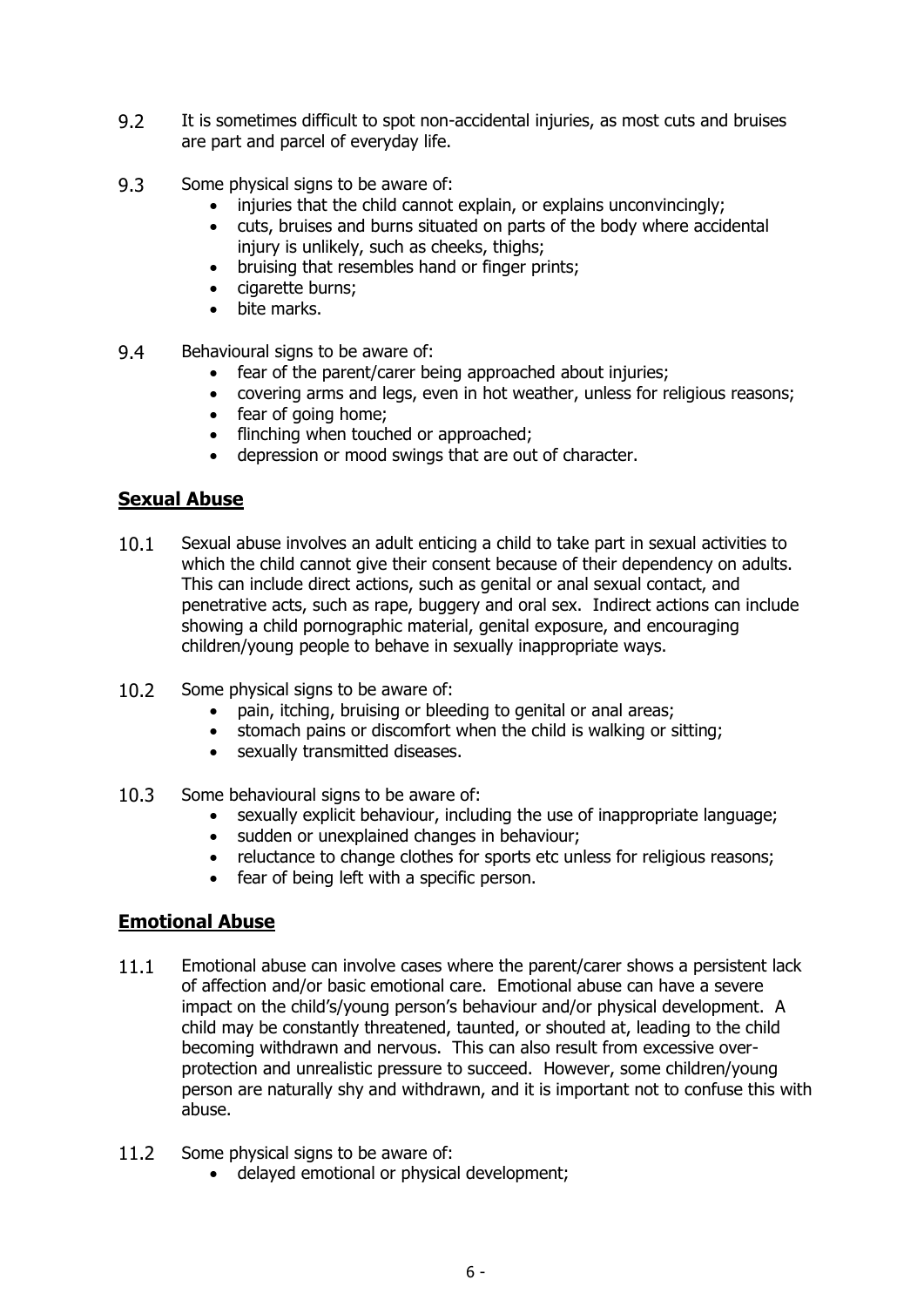- sudden speech disorders;
- failure to thrive and grow.
- 11.3 Some behavioural signs to be aware of:
	- self-harming;
	- excessive need for approval, attention and affection;
	- incontinence;
	- reports of young people frequently visiting a particular home;
	- excessive lack of confidence.

#### **Neglect**

- 12.1 Neglect is the failure to meet a child's/young person's basic physical and/or psychological needs, including failure to protect the child from any danger, such as cold or starvation. This can result in a significant impairment in a child's/young person's health or development. Neglect can also involve children/young person being left unsupervised or unattended.
- 12.2 Some physical signs to be aware of:
	- constant hunger, sometimes stealing food from others;
	- loss of weight;
	- dirty/smelly;
	- untreated medical conditions injuries and illnesses.
- 12.3 Some behavioural signs to be aware of:
	- Constant tiredness;
	- Hardly any friends;
	- Compulsive scavenging;
	- Left alone or unsupervised regularly.

## **Caution in Diagnosing Abuse**

- 13.1 It is important to remember that many children/young person may exhibit some of these signs, and their presence should not be taken as proof of abuse. There may be other reasons for changes in behaviour and physical appearance, such as moving house, a new baby or a medical condition.
- 13.2 It is also important to note that there is a high correlation between domestic violence and child abuse. If a child discloses domestic violence at home, consideration must be given to the risk of that child facing emotional abuse, physical abuse and neglect.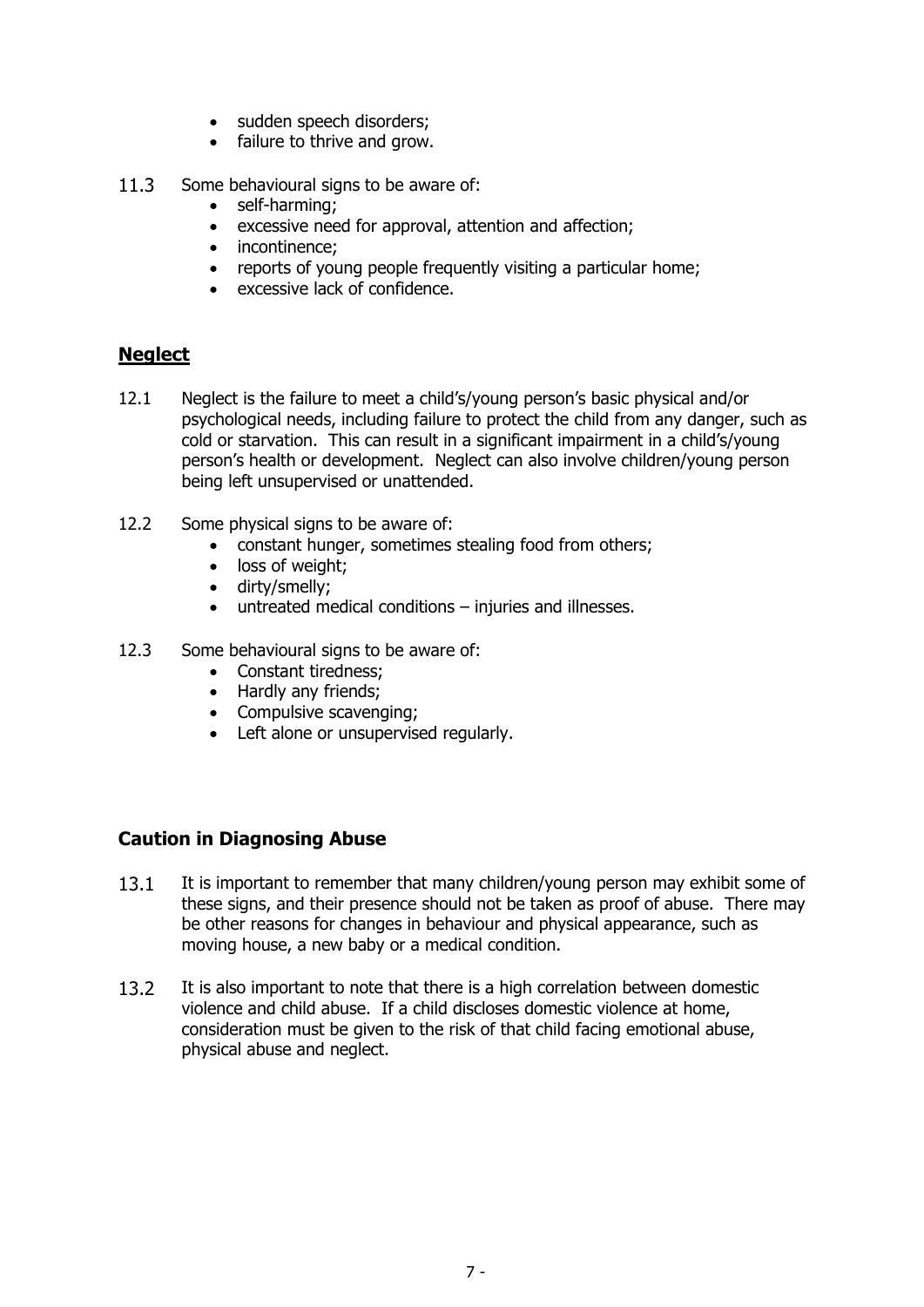#### **Specific Safeguarding Issues**

- 14.1 **E-safety** is a growing issue with the use of an ever developing variety of devices, mobile data, and social media sites.
- 14.2 Group leaders must be vigilant to the use of mobile phones, in respect of what is being downloaded and shared.
- 14.3 Phones must not be used to take photos without permission.
- 14.4 If the Internet access is provided by Red Lion House, then all users must sign an Internet Users Agreement.
- 15.1 **Child Sexual Exploitation** involves situations where young people receive 'something' (eg food, accommodation, drugs, gifts) as a result of them performing sexual activities. It can also occur through the use of technology, for example being persuaded to post sexual images on the internet or mobile phone.
- 16.1 **Female Genital Mutilation and Forced Marriage** are a form of abuse and need to be reported.
- 17.1 **Preventing Extremism and Radicalisation** is part of our duty under the Counter Terrorism Act 2015.

#### **All planned contact with a Child/Young Person should include:**

- 18.1 A clear purpose.
- 18.2 Information to be gathered, shared and discussed by all involved in planning of the event prior to the date.
- 18.3 Reference to any immediate concerns, including missed contacts and how these issues will be addressed.

#### **Allegation of abuse**

- 19.1 Though our focus must be on safeguarding children/young people you must also be aware that allegations of abuse made by children/young people about adults do occasionally happen. Some prove mistaken or, very rarely, malicious. The Policy and Guidelines are there to help you to avoid situations in which well-intentioned actions could be misinterpreted and ensure that you do not find yourself in a situation where an allegation by a child, young or vulnerable person can be made.
- 19.2 There are three likely scenarios that people should be aware of and be prepared to deal with if necessary. These are: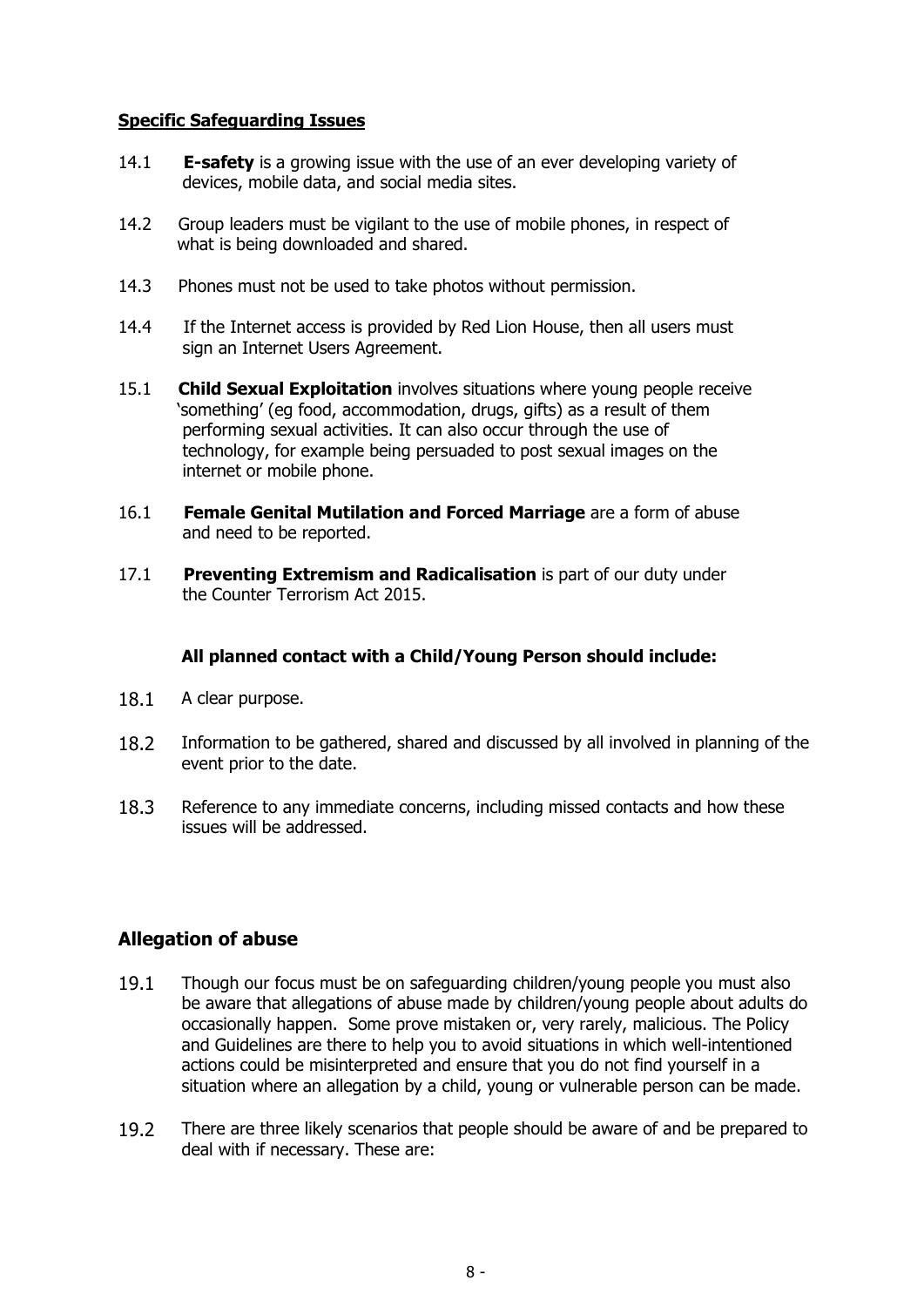- 19.2a There is suspicion or evidence that a child is being abused by a member of staff or volunteer.
- 19.2b A child accuses a member of staff, volunteer or other person associated with Red Lion House of abusing them.
- 19.2c Abuse takes place or is suspected in the property of Red Lion House, or at an event at Red Lion House by an individual unrelated to Red Lion House.

#### **When a disclosure is made**

- 1. Listen carefully.
- 2. Inform the young person that you will need to share this information, make it clear that you will only tell people who need to know.
- 3. Reassure the young person that they have done the right thing in telling you. Do not take any notes while you are with the young person.
- 4. Record the information (in private) immediately using the young person's own words. Date and sign the record
- 5. Only record the facts given, do not question further except for clarification.
- 6. Speak to the designated Child Protection Officer immediately.
- 19.3 In all cases you must contact your designated Child Protection Officer for a confidential discussion on how the matter is to be resolved.

## **Use of Information relating to children/young person**

20 Information about children/young people e.g. name and address must be treated confidentially. It must be kept securely, stored only as long as necessary and disposed of in a way which maintains their confidentiality.

#### **Discussion of the issues**

21 Open discussion of child protection should be encouraged since this helps to make staff more comfortable with the issues involved. Do not keep it "under wraps" for fear of upsetting or embarrassing people.

## **Working Practices**

22.1 It is the responsibility of all adults working directly with children/young people and supervisors of staff working with children/young people to undertake Child Protection training.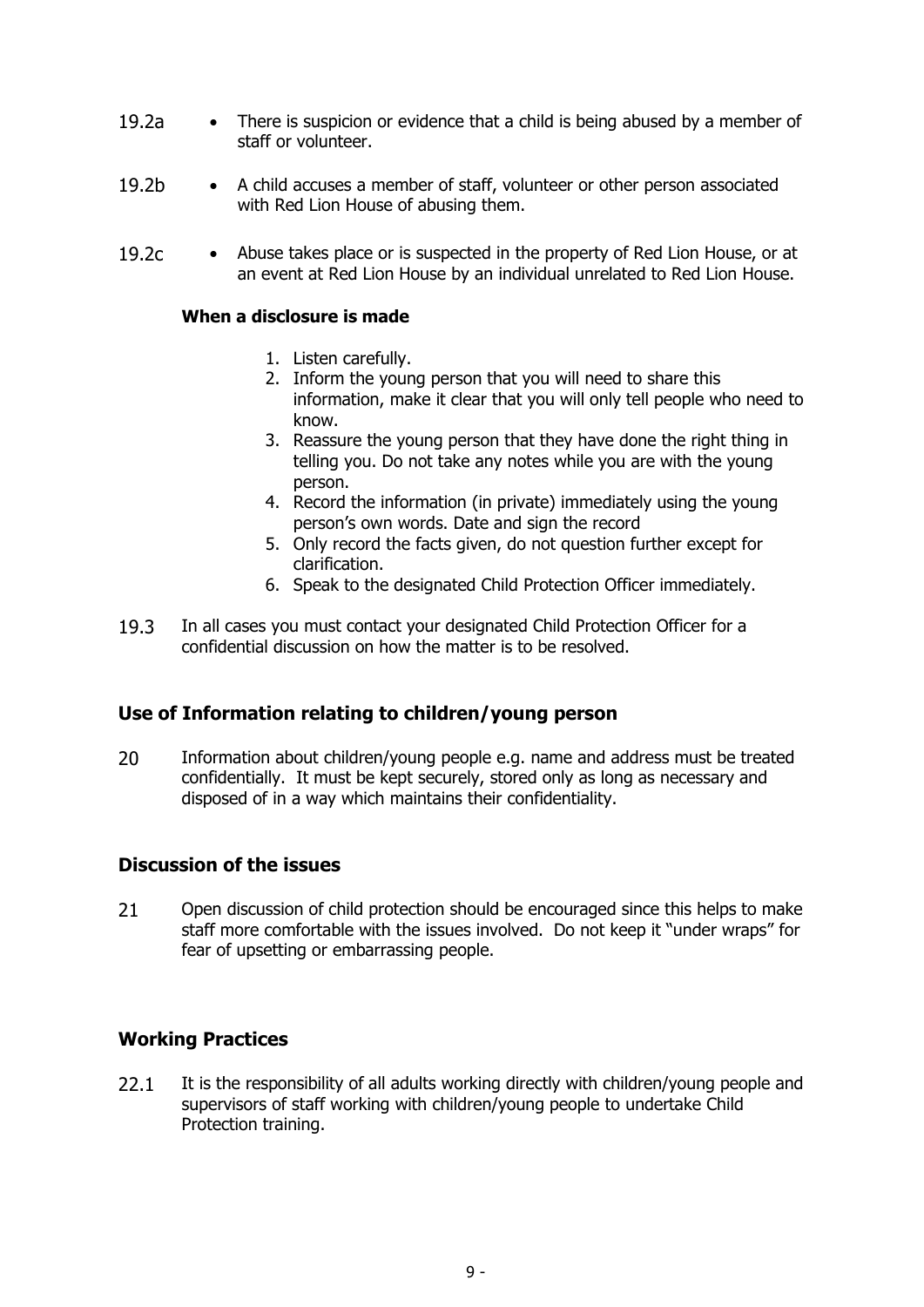- 22.2 It is the responsibility of group leaders to ensure that work involving contact with children/young people is planned and managed in accordance with this policy.
- 22.3 All referrals to external agencies concerning the well-being of a child/young person must be confirmed in writing within 24 hours.
- 23.4 Service requests relating to the well-being of child/young people are given equal weight regardless of whether the contact is from an identified or anonymous source.
- 24.5 The group leader will need to assess the nature and urgency of the situation and take action accordingly, completing a written report (Appendix 1).
- 24.6 If the situation is deemed dangerous for the child/young person, then social services or the police must be contacted immediately.
- 24.7 Investigations will only be undertaken by social services or the police.
- 24.8 During an investigation due regard will be paid to the rights of the vulnerable child or young adult; the person alleged to have carried out the abuse and the person making the allegation (if it is not the person being abused). All those involved can expect to be treated in a fair and unbiased way and to receive the appropriate level of support and information throughout the investigation. Confidentiality will be maintained except where, in the broader public interest and duty of care, the information needs to be shared with statutory bodies or other persons/organisations.
- 24.9 If a group leader or a volunteer is involved in an allegation of abuse this could involve immediate suspension or it could be sufficient to ensure that the person concerned does not work with the vulnerable individual concerned.
- 24.10 Where the alleged perpetrator is not a group leader or a volunteer the line manager should contact the Child Protection Office, First Response or the police.

#### **This policy needs to be read in conjunction with:**

Safeguarding Vulnerable Adults Policy Health and Safety Policy Equality and Diversity Policy Safer Recruitment Policy

**Agreed by** the Red Lion House Charity

**Date** September 2021

**Review Date September 2022**

**Signed ……………………………**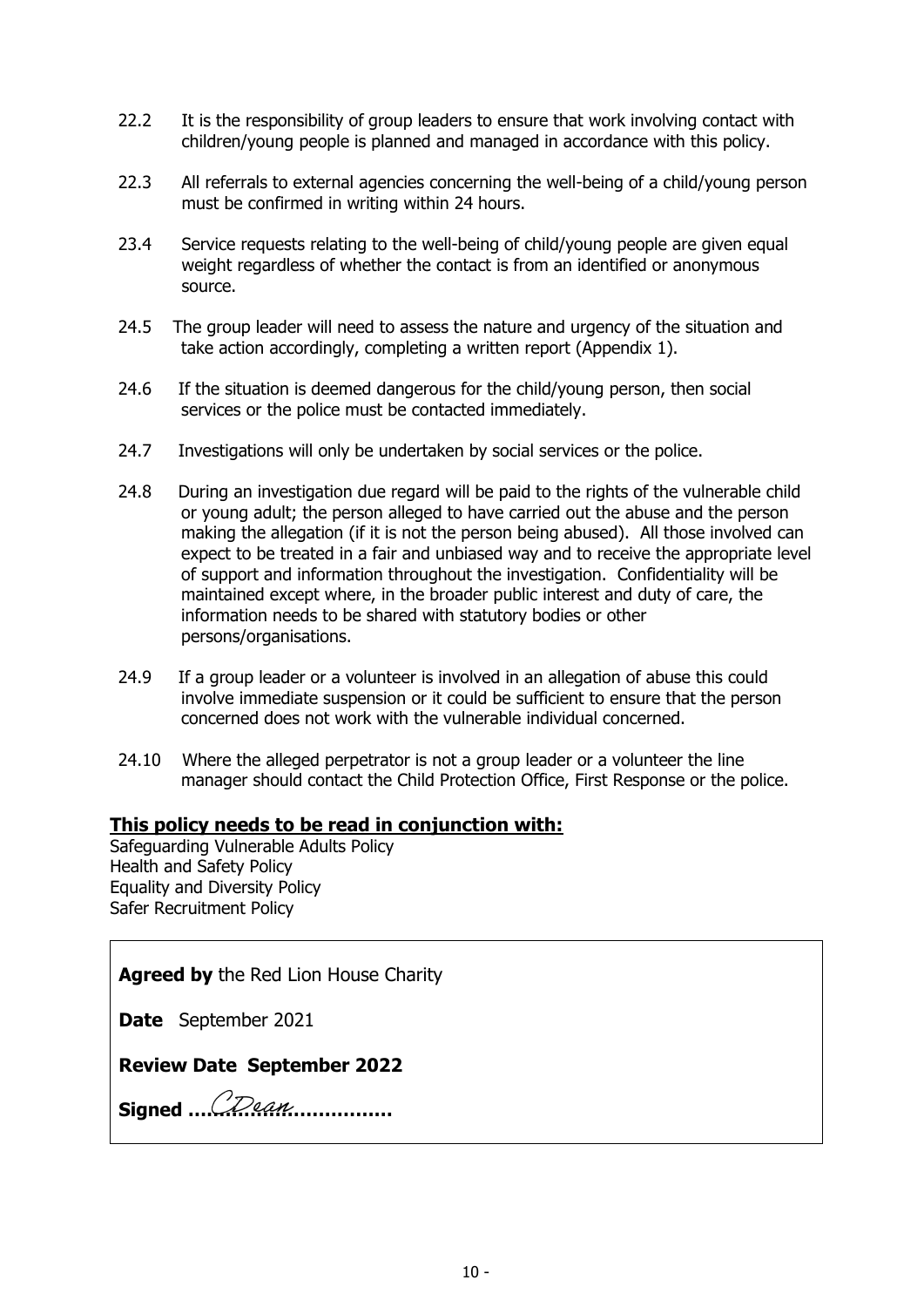## Appendix 1 Child and Young Adult Protection Report Form

<u> 1989 - Johann Stoff, deutscher Stoff, der Stoff, der Stoff, der Stoff, der Stoff, der Stoff, der Stoff, der S</u>

| Details of child or young adult who may have been abused |  |        |  |  |
|----------------------------------------------------------|--|--------|--|--|
|                                                          |  | Gender |  |  |
| <b>Address</b>                                           |  |        |  |  |
|                                                          |  |        |  |  |
|                                                          |  |        |  |  |
|                                                          |  |        |  |  |
| <b>Telephone Number</b>                                  |  |        |  |  |

| Any relevant information about this child or young adult |  |  |  |
|----------------------------------------------------------|--|--|--|
|                                                          |  |  |  |
|                                                          |  |  |  |
|                                                          |  |  |  |
|                                                          |  |  |  |
|                                                          |  |  |  |
|                                                          |  |  |  |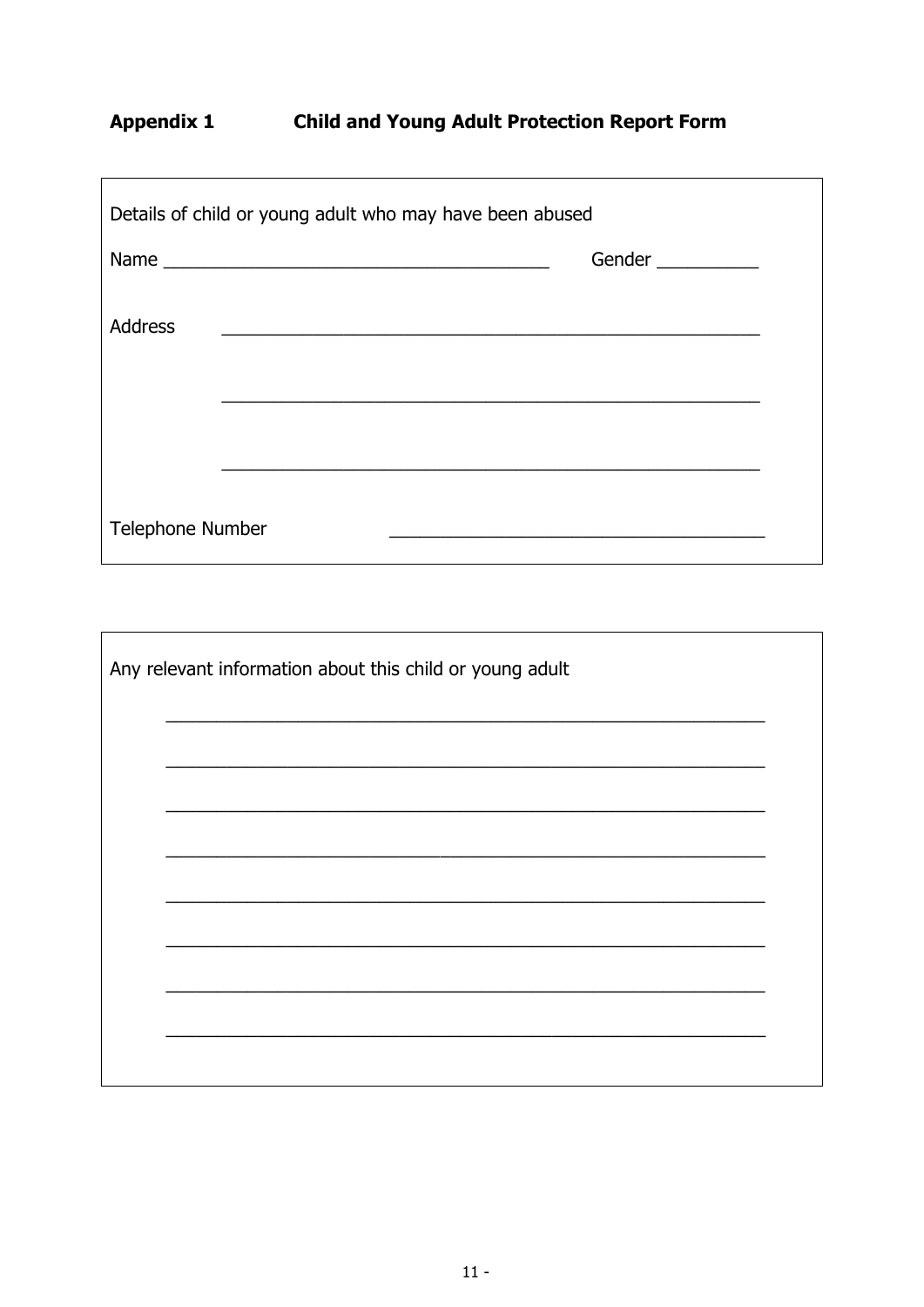| Organisation                                                                                                                                     |  |  |  |  |  |
|--------------------------------------------------------------------------------------------------------------------------------------------------|--|--|--|--|--|
| Details of person making this report                                                                                                             |  |  |  |  |  |
| Name                                                                                                                                             |  |  |  |  |  |
| Position in Organisation<br><u> 1989 - Johann John Stone, market fransk politiker (d. 1989)</u>                                                  |  |  |  |  |  |
| <b>Telephone Number</b><br><u> 1950 - Johann Barbara, martin din bashkar a shekara 1950 - 1951 - 1952 - 1953 - 1954 - 1955 - 1956 - 1957 - 1</u> |  |  |  |  |  |
| Details of contact with person                                                                                                                   |  |  |  |  |  |
|                                                                                                                                                  |  |  |  |  |  |
|                                                                                                                                                  |  |  |  |  |  |
|                                                                                                                                                  |  |  |  |  |  |
|                                                                                                                                                  |  |  |  |  |  |
| Name of Group Leader<br><u> 1989 - Johann Stein, mars et al. 1989 - Anna ann an t-Anna ann an t-Anna ann an t-Anna ann an t-Anna ann an t-</u>   |  |  |  |  |  |
| <b>Telephone Number</b>                                                                                                                          |  |  |  |  |  |

| Describe what happened or attach a copy of the notes you took at the time |  |  |
|---------------------------------------------------------------------------|--|--|
|                                                                           |  |  |
|                                                                           |  |  |
|                                                                           |  |  |
|                                                                           |  |  |
|                                                                           |  |  |
|                                                                           |  |  |

 $\mathbf{r}$ 

 $\overline{\mathbf{1}}$